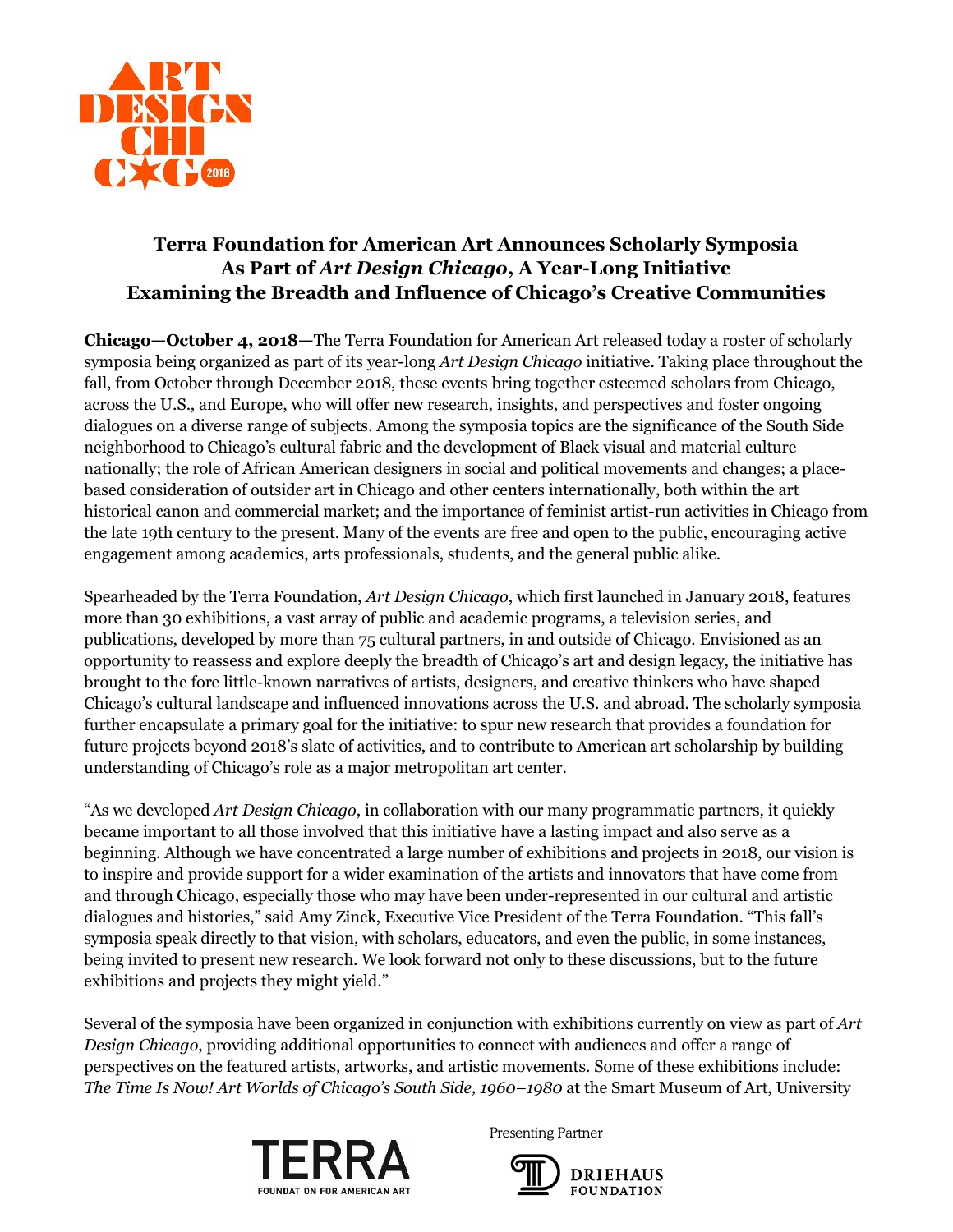of Chicago (through December 30); *3-D Doings: The Imagist Object in Chicago Art, 1964-1980* at Frances Young Tang Teaching Museum and Art Gallery at Skidmore College (through January 6); *Chicago Calling: Art Against the Flow* at Intuit: The Center for Intuitive and Outsider Art (through January 6); and *The Many Hats of Ralph Arnold: Art, Identity & Politics* at Museum of Contemporary Photography at Columbia College Chicago (opening October 11), among several others.

A listing of the scholarly symposia follows below, with more information available on the *Art Design Chicago* website: [www.ArtDesignChicago.org.](http://www.artdesignchicago.org/)

### **"Say It With Pictures" Then and Now: Chicago's African American Photographers October 12, 2018, from 6:00 to 7:00 p.m. Columbia College Chicago Event is free and open to the public**

The Museum of Contemporary Photography (MoCP) hosts art historian Amy Mooney in conversation with the esteemed photography scholar Deborah Willis. The discussion will focus on the forgotten works of African American commercial photographers working in Chicago from the 1890s through the 1930s.

Chicago was home to an expansive commercial photography industry supported through the city's growing black press; and yet, the city's contributions to the practice of commercial photography have long been overlooked. Considering the work of over 65 studios owned and operated by African Americans, which Amy Mooney has documented through extensive archival research, both Mooney and Willis will discuss the ways photographs from the 1890s to 1930s transformed the visual representation of black America, within the public realm of popular culture and the private space of the family album. From the glamour shots by Woodard's Studio to Patton Studio's documentation of the opening of the George Cleveland Hall Branch of the Chicago Public Library, these images, circulated in national publications, significantly contributed in affirming and celebrating representation of black lives.

The conversation is followed by a reception, from 7:00 to 8:30 p.m., at the MoCP and an opportunity to view exhibitions, including *The Many Hats of Ralph Arnold: Art, Identity & Politics* and *Echoes: Reframing Collage.*

"Say It with Pictures" is part of a larger a multi-tiered academic project presented in collaboration with the Black Metropolis Research Consortium and the Chicago Public Library Vivian G. Harsh Research Collection of Afro-American History and Literature. In addition to this event, the project includes a workshop for invited scholars and two crowd-sourcing sessions in which the public will have the opportunity to share photographs and other source materials. The project will culminate in an interactive digital exhibition hosted on the MoCP's website and a print publication.

**Symposium: Unfinished Business! The South Side and Chicago Art October 19–20, 2018 Columbia College Chicago and the Reva and David Logan Center for the Arts Event is free; Registration required** 

This symposium addresses the historic significance of the South Side as a community, a set of institutions, and a collection of artists. Although under-recognized in most surveys of Chicago art, the South Side nurtured important artistic movements, raised complex questions about the nature of black aesthetics, and promoted the arts through community arts organizations in ways that are still shaping the fabric of Chicago. Through a series of panels and intergenerational dialogues, the symposium connects the history of the South Side to the present moment, in which the community,



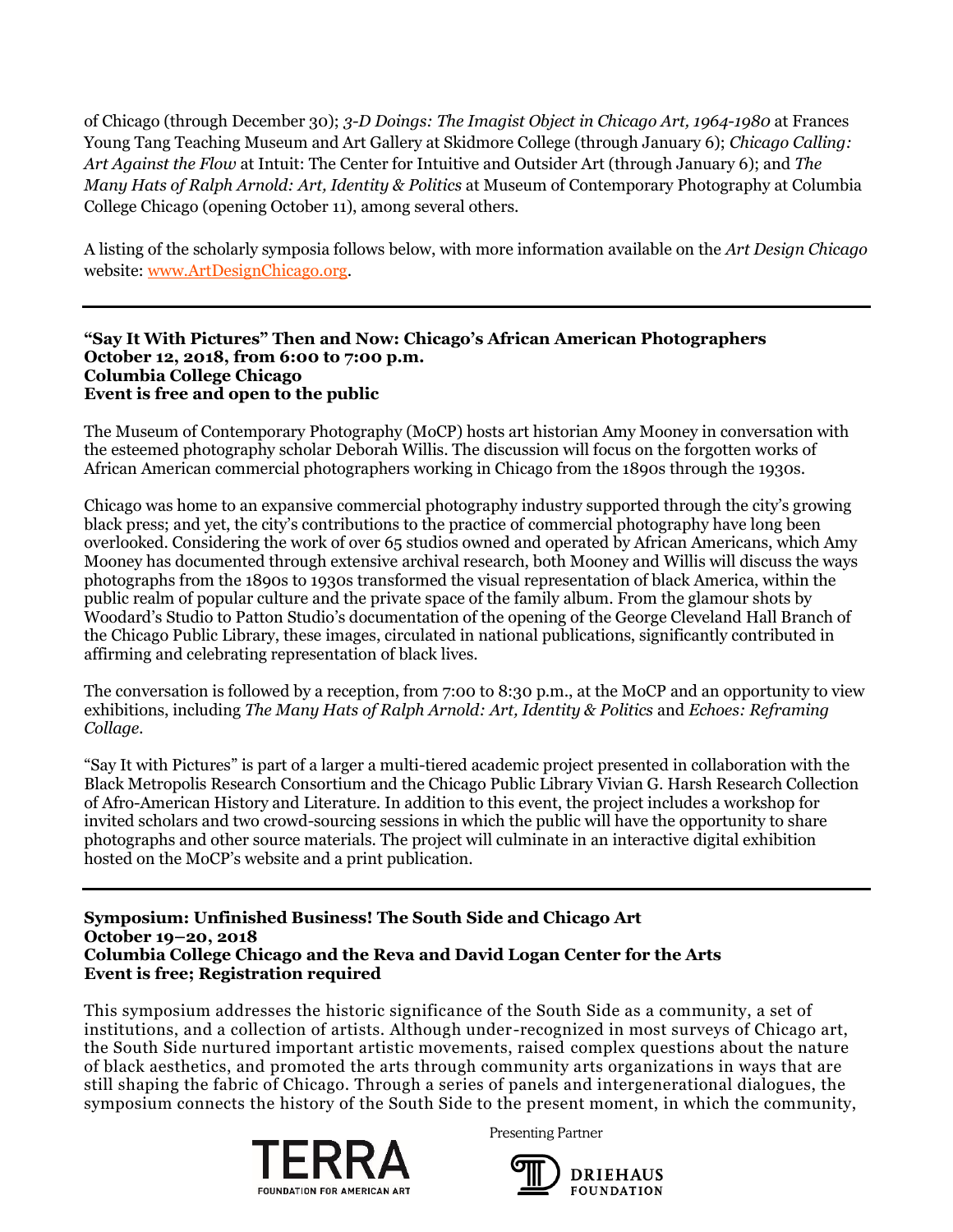its arts organizations, and artists continue to play a central role in the visual culture and artistic dialogue of Chicago's vibrant art and design community.

The symposium is co-presented by the Museum of Contemporary Photography at Columbia College Chicago, which will open *The Many Hats of Ralph Arnold: Art, Identity & Politics* on October 11*,* and the Smart Museum of Art, University of Chicago, which is currently presenting *The Time Is Now! Art Worlds of Chicago's South Side, 1960–1980.*

# **Schedule highlights include:**

**Keynote Address: Black Parnassus: Art in Chicago in the Interwar Years (October 19, at 6:00 p.m.):** Richard J. Powell, John Spencer Bassett Professor of Art & Art History at Duke University. A specialist in American art, the arts of the African Diaspora, and contemporary visual studies, he has written extensively, including such titles as *Homecoming: The Art and Life of William H. Johnson* (1991), *Black Art: A Cultural History* (1997 & 2002), and *Cutting a Figure: Fashioning Black Portraiture* (2008).

# **Spaces: The South Side and Black Cultural Institutions (October 20, from 10:15 to 11:45**

**a.m.):** This panel reflects on the South Side as a site of cultural production and activism, and explores how it functioned within and responded to the social/cultural/political conditions. The panel includes Natalie Moore, WBEZ reporter and author of *The South Side;* Maséqua Myers, Executive Director of the South Side Community Art Center; Faheem Majeed, artist, educator, curator, community facilitator, and co-director of the Floating Museum; and is moderated by Skyla S. Hearn, Chief Archivist and Special Collections Librarian at the DuSable Museum of African American History.

**From the Archive (October 20, from 1:00 to 3:00 p.m.):** This portion of the program includes a series of presentations exploring historic artistic interventions on the South Side, including examinations of the Black film community and Black feminism.

### **Panel: Shaping the South Side through Art and Activism (October 20, from 3:30 to 5:00**

**p.m.):** Artists at the frontlines of activist organizing have been a consistent characteristic of how Chicago's South Side communities have operated, whether it's 1968 or 2018. For this panel, artists, activists, and scholars come together to discuss the ways that art and activism have intersected in Chicago over the decades and what it looks like today. The panel includes Page May, founder, Assata's Daughters; Monica Trinidad, For the People Artists Collective; Ayana Contreras, host of Reclaimed Soul on Vocalo; Abdul Alkalimat, University of Illinois; and is moderated by Tracye Matthews, Center for the Study of Race, Politics, and Culture at the University of Chicago.

A full schedule of events and registration information can be viewed [HERE.](https://www.eventbrite.com/e/unfinished-business-the-south-side-and-chicago-art-registration-50912770467?aff=ADC)

#### **3-D Doings Symposium October 25–26, 2018 Frances Young Tang Teaching Museum and Art Gallery at Skidmore College Event is free and open to the public**

This two-day symposium brings together many of the artist exhibiting *in 3-D Doings: The Imagist Object in Chicago Art, 1964-1980*, the first in-depth exploration of the overall affinity of Imagist artists for objects. Through panel discussions and gallery talks, the artists engage in conversation with one another and with audience members to create oral histories about their work and Chicago in the 1960s and '70s. Transcripts from the symposium will form part of the forthcoming exhibition catalogue.

**Dialogue (October 25 at 6:00 p.m.):** A conversation with artist Art Green and Skidmore College Professor of Psychology and Neuroscience Flip Phillips.



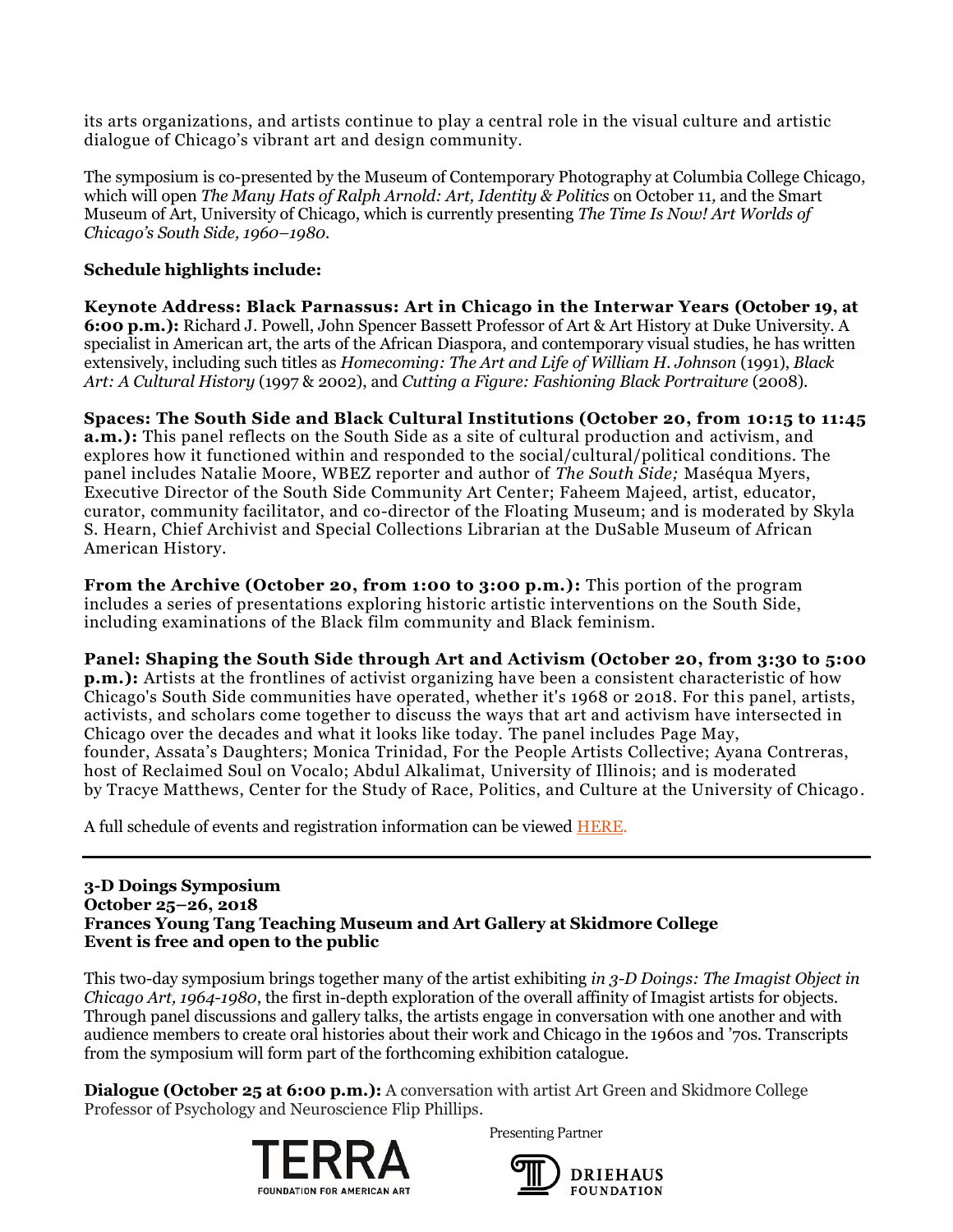**Dialogues (October 26 from 3:00 to 7:00 p.m.):** Gallery talk and exhibition walkthrough with artists Sarah Canright, Art Green, Lorri Gunn, Philip Hanson, Gladys Nilsson, and Suellen Rocca. Followed by a panel discussion with the artists, moderated by exhibition co-curator Ian Berry.

### **Chicago New Media Symposium November 1, 2018, from 2:00 to 4:00 p.m. Gallery 400**

The Video Game Art Gallery hosts a one-day symposium, featuring artists and scholars in conversation about Chicago's history of new media between 1950 and 2000. Confirmed speakers include Christiane Paul, Curator of New Media Art at the Whitney Museum; Oliver Grau, founder in the field of Media Art Histories and faculty at Danube University in Austria; Ellen Sandor, artist and co-editor of *Women in New Media Arts: Perspectives on Innovative Collaboration*; and Dan Sandin, Professor Emeritus of the School of Art & Design at the University of Illinois at Chicago, where he co-founded and co-directed the Electronic Visualization Laboratory.

### **Art Against the Flow Summit November 1–4, 2018 The Ace Hotel (Chicago) and other off-site locations**

This November, Intuit: The Center for Intuitive and Outsider Art hosts the "Art Against the Flow Summit," an international convening interrogating the theme of "place" in the context of the outsider art genre. The panels, tours, and special events explore the impact of outsider artists on the places in which they worked, the specific localities that have nurtured outsider and self-taught artists, how and why art springs up in certain locations, and the unique local factors in Chicago and elsewhere that influenced the presentation of non-mainstream art nationally and internationally. The Summit is being organized in conjunction with Intuit's exhibition, *Chicago Calling: Art Against the Flow*, open through January 6, 2019.

# **Schedule highlights include:**

**Chicago Collections Crawl (November 1, from 11:00 a.m. to 3:00 p.m.):** Explore the private collections of three prominent outsider art collectors in Chicago.

**Keynote Address (November 2, at 8:45 a.m.):** Kenneth Burkhart and Lisa Stone, co-curators of *Chicago Calling: Art Against the Flow*, and William Swislow (writer and art collector), curator of *Chicago We Own It*.

**Chicago & Self-Taught Art (November 2, at 10:00 a.m.):** Delve into the fabric of Chicago. This conversation examines how the cultural conditions of a particular locale support the development and acceptance of new art forms.

**Chicago We Own It: Style and Sensibility in Chicago Collections (November 3, at 8:30 a.m.):**  Explore the space, place, and collectors' personalities as manifest in the art collections in and around Chicago. Speakers include Patric McCoy (art collector and founder of Diasporal Rhythms), Michael Noland (artist and collector), Jan Petry (art collector), and Cleo Wilson (art collector). William Swislow moderates.

**Future of the Genre: What's Next?: (November 3, at 2:00 p.m.):** Moderated by Leisa Rundquist (Associate Professor of Art History at UNC Asheville), panelists explore the debate between the "insider" vs. the "outsider," how they embrace non-mainstream work, and how the art market has impacted



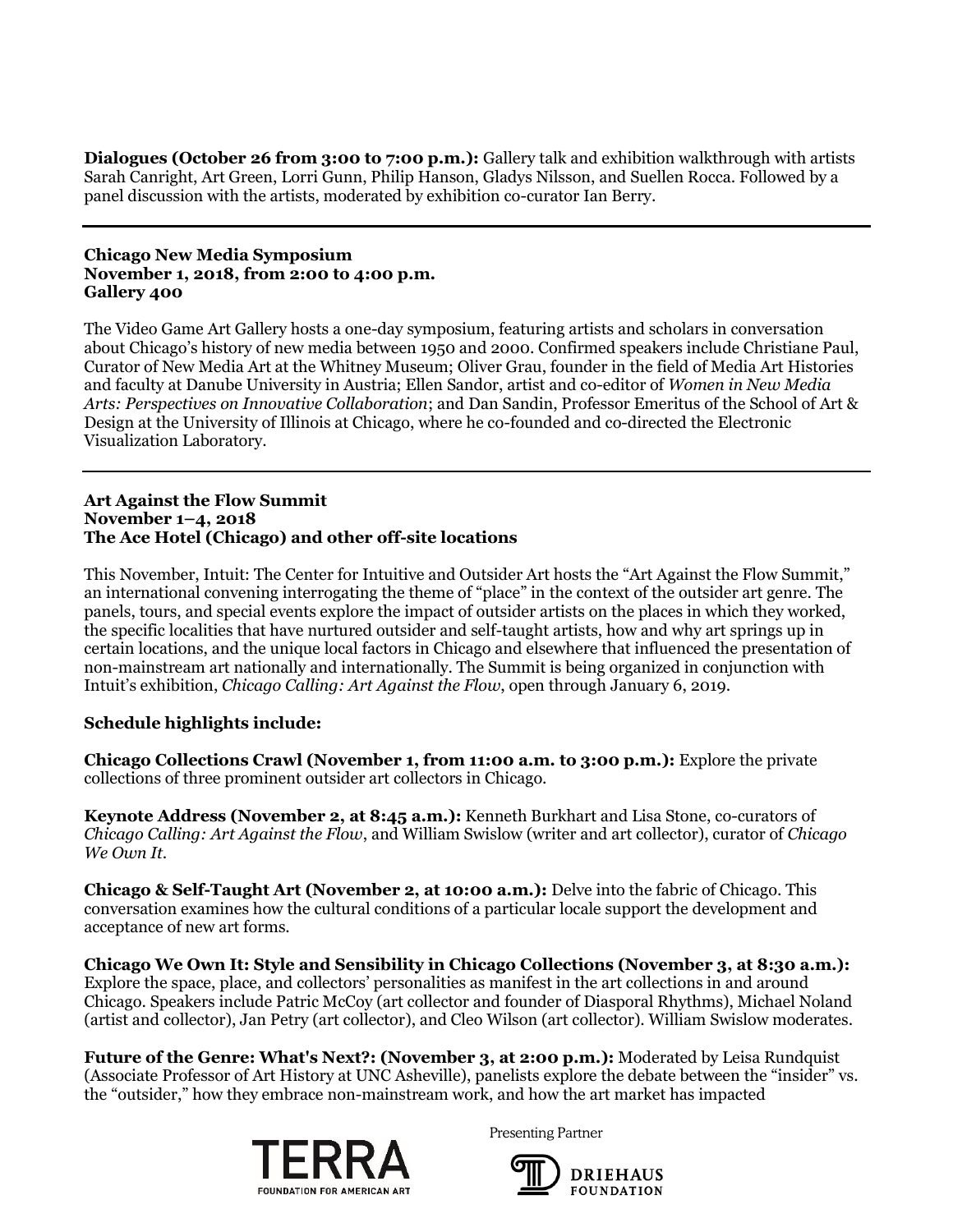representation of non-mainstream artists. Speakers include Carl Hammer (Chicago gallerist), Jenenne Whitfield (Chief Executive Officer of the Heidelberg Project), and Randy Vick (Professor of Art Therapy at The School of the Art Institute of Chicago).

Registration required, with fees for select ticketed events. Full details about and costs of attendance can be viewe[d HERE.](http://www.art.org/art-against-the-flow-summit/)

#### **Where the Future Came From Symposium November 1-2, 2018 Conaway Center at Columbia College Chicago Event is free and open to the public**

Where the Future Came From is a symposium and exhibition focusing on the role of feminist artist-run activities in Chicago from the late 19th century to the present. This event kicks off a three-month exhibition at Columbia College's Glass Curtain Gallery that explores Chicago's deep history of artist-run activities and contextualizes the role of feminism within that history. The exhibition will open on November 2, 2018.

**Keynote Address (November 1, at 5:30 p.m.):** The symposium will kick off with a keynote conversation bringing together Lynne Warren, Adjunct Curator, Museum of Contemporary Art Chicago; and Courtney Fink, Director, Common Field, to discuss feminism, artist-run projects, and money.

**Discussions and Workshops (November 2, from 9:00 a.m. to 5:00 p.m.):** A day-long program featuring presentations by Estelle Carol of Chicago Women's Graphics Collective, Arlene Turner-Crawford of Sapphire & Crystals, Mary Ellen Croteau of SisterSerpents, and Beate Minkovski of Woman Made Gallery, as well as a panel discussion with members of current feminist artist-run projects, including Gloria Talemantes of Mujeres Mutantes, Jennifer Sova from The Overlook Place, and Luz Magdaleno from Brown and Proud Press, and moderated by Kate Hadley Toftness, Director, Chicago Archives + Artists Project.

As the history of artist-run projects in Chicago is one that often lives in the memories of the people who ran and experienced the projects, the public is invited to bring related materials, ephemera, and stories of feminist artist-run projects to share during the symposium's workshops and throughout the duration of the exhibition.

**The Designs of African American Life November 2-3, 2018 Chicago Cultural Center Event is free and open to the public**

African Americans have taken up design work and entered the design professions not only to earn a living but also to elevate the value of African American life over and against the racism that has devalued that life from the age of Atlantic slavery to our present moment of global capitalism. Yet, in several critical respects, we have only begun to reckon with design as a practice for African American life and as a mode for African American living.

Marking the opening of *African American Designers in Chicago: Art, Commerce, and the Politics of Race,* this symposium gathers scholars and design practitioners to address aspects of design in African American life. While the exhibition celebrates the works of Chicago-based graphic artists in fields ranging from signpainting to doll-making, the symposium goes beyond Chicago and beyond the graphic arts in order to take stock of current work in the field and to explore new directions for research and practice. As they advance new narratives and methodologies that grasp the history of African American design, speakers illuminate critical problems at the intersection of art, politics, and everyday life.



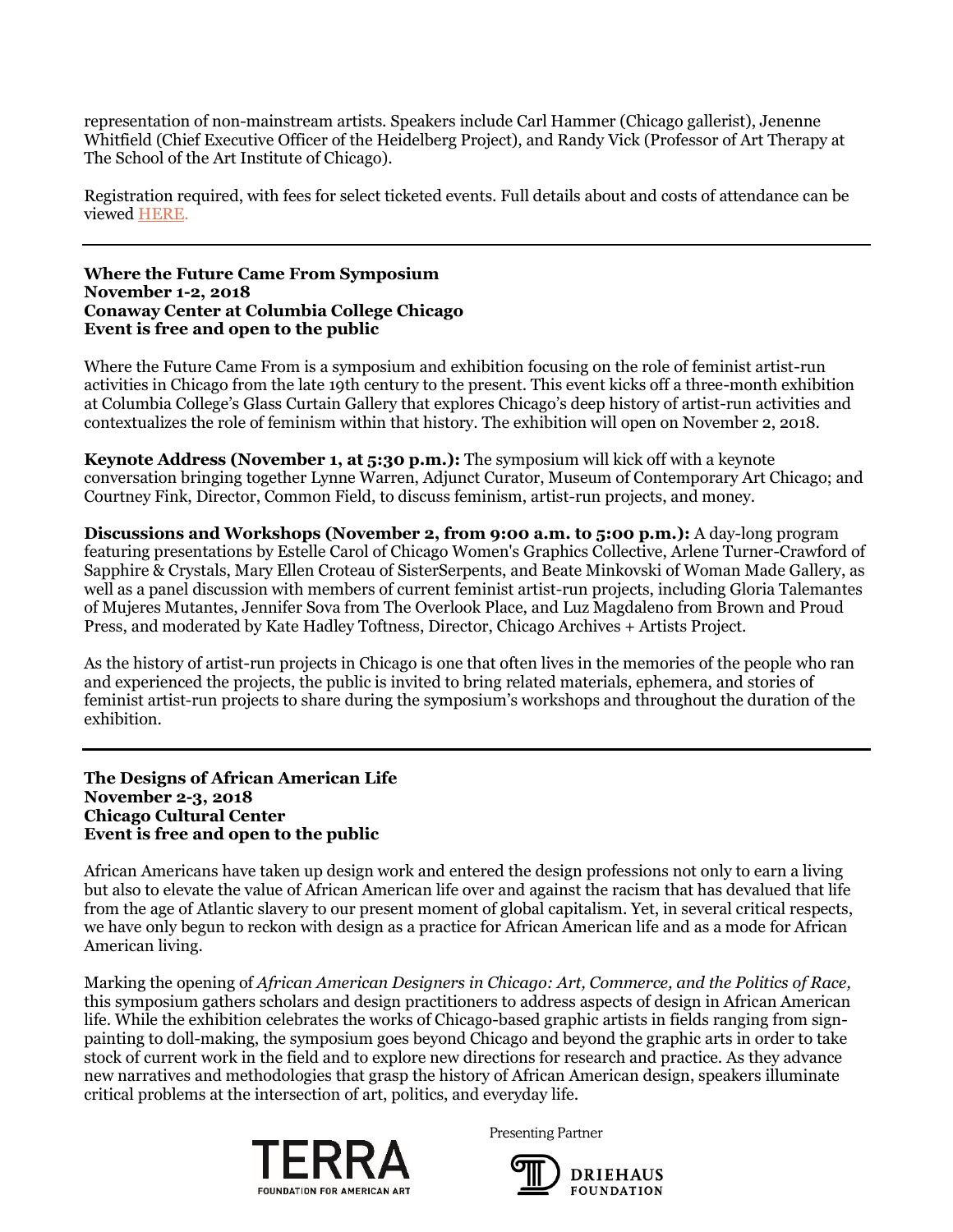### **Schedule highlights include:**

**Keynote Address: Common Things Surprise Us: Black Chicago's Artists and Models Balls and the Politics of Middlebrow(n) Taste (November 2, at 5:00 p.m.):** Jacqueline Goldsby, Yale University.

**Panel Discussion (November 3, from 9:30 to 10:30 a.m.):** A discussion on the power of print, with Brenna Greer, Wellesley College; Joshua Clark Davis, University of Baltimore; and Amy Mooney, Columbia College.

**Panel Discussion (November 3, from 1:00 to 2:00 p.m.):** A discussion on aesthetics and being, with Elspeth Brown, University of Toronto; Romi Crawford, School of the Art Institute of Chicago; and Allyson Nadia Field, University of Chicago.

**Closing Keynote Address: Craft/Freedom: Regarding the Value(s) of African American Design (November 3, at 3:30 p.m.):** Adam Green, University of Chicago.

A full schedule of events can be viewe[d HERE.](https://www.artdesignchicago.org/events/the-designs-of-african-american-life)

### **Chicago Design: Histories and Narratives, Questions and Methods November 8–10, 2018 Art Institute of Chicago Event is free and open to the public**

The first international scholarly conference devoted to the subject, Chicago Design: Histories and Narratives, Questions and Methods is convened jointly by the University of Illinois at Chicago and the School of the Art Institute of Chicago. Covering the period between the late 19th century and the end of the 20th century, this conference brings together scholars working on all aspects of the city's design history, including the intersection of design with textiles and sculpture; important business sectors such as the furniture and printing industries as well as the numerous large-scale manufacturers and distributors of consumer goods based in the city; and established fields of design production such as graphic design, industrial design, and architecture.

The conference aims not only to expand the existing body of scholarship on key figures in the history of Chicago design, but also to construct a broader, more diverse picture of the range of movements, people, and forces considered a part of the city's distinctive design tradition. Furthermore, the conference specifically engages the question of the relationship between the various design practices under consideration and the city itself in an effort to examine the concept of place-specific design identities. In this sense, the conference aims to advance both the history of Chicago design and the fields of art, architecture, and design history more broadly.

A full schedule of events and information can be viewed [HERE.](http://chicagodesignconference.com/schedule)

**The Figure, Humor and the Chicago Imagists December 16, 2018, from 11:00 a.m. to 3:00 p.m. Elmhurst College and Elmhurst Art Museum Event is free; Registration required**

The Figure, Humor and the Chicago Imagists is a full-day symposium that explores works by the Chicago Imagists and their relationship to the tradition of American figurative art with specific emphasis on the ways